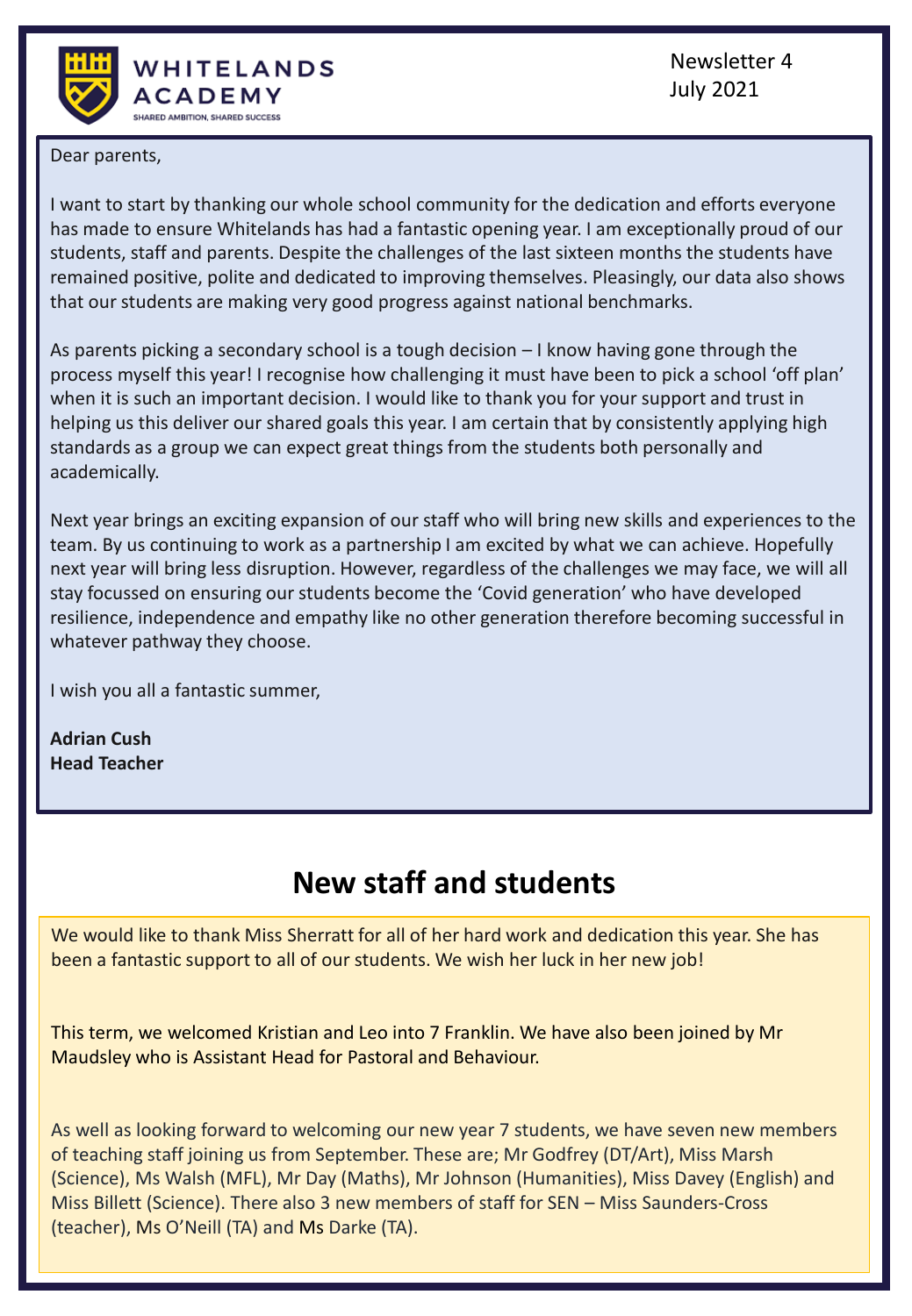

| <b>Key dates for September</b>      |                                                 |  |  |
|-------------------------------------|-------------------------------------------------|--|--|
| Thursday 2nd of September           | <b>INSET DAY - NO STUDENTS AT SCHOOL</b>        |  |  |
| Friday 3 <sup>rd</sup> of September | Testing Preparation Day - NO STUDENTS AT SCHOOL |  |  |
| Monday 6 <sup>th</sup> September    | LFT Testing for Year 7 and Year 8               |  |  |
| Tuesday 7 <sup>th</sup> September   | Year 7 Induction Day (No Year 8)                |  |  |
| Wednesday 8 <sup>th</sup> September | Year 8 Return                                   |  |  |

| <b>Testing time slots</b> |           |  |  |  |
|---------------------------|-----------|--|--|--|
| Time                      | Group     |  |  |  |
| $8.30 - 10.00$            | 8C and 8F |  |  |  |
| $10.00 - 11.30$           | 8H and 8M |  |  |  |



#### **Bailey**

Bailey has been a very special addition to the Whitelands Academy community this term. He has settled in brilliantly to his role as a school dog and our students are already benefiting from his calming influence. We have been incredibly impressed by how mature and responsible our students have been around Bailey.

Our students have made excellent progress with their reading this term and Bailey has enjoyed listening to them read.



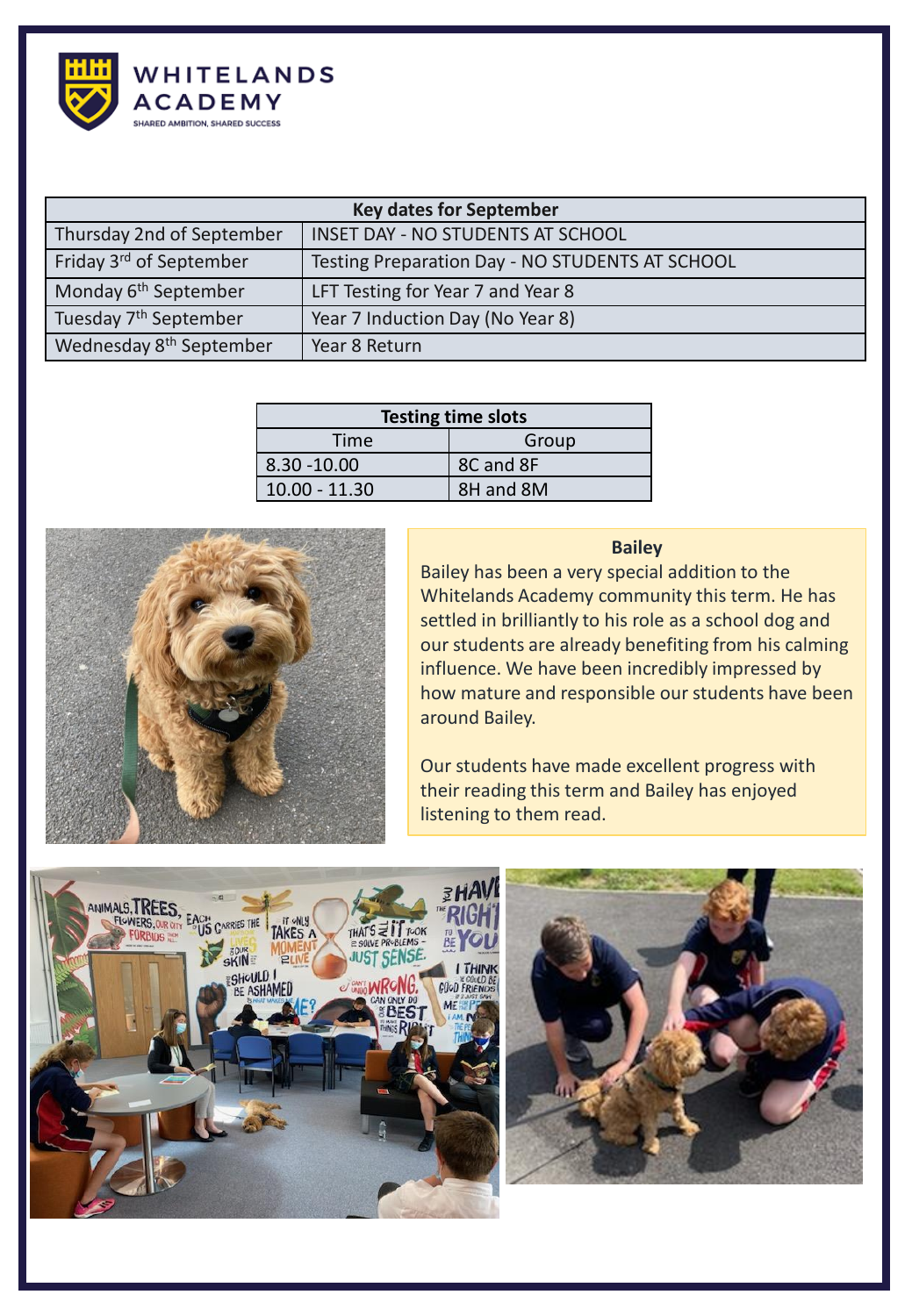

The **Respect Award** is awarded to students that have consistently demonstrated respect to their peers, members of staff and our school environment.

Cavell – Oliver Perring Hillary – Thomas Hide

Franklin – Daniel Ojo Mandela – Joseph Stevenson

The **Tolerance Award** is awarded to students who have consistently shown willingness to understand and listen to others.

| Cavell - Hannah Bradshaw | Hillary - Jessica Rymell |
|--------------------------|--------------------------|
| Franklin - Mia Lister    | Mandela – Abin Jose      |

The **Resilience Award** is awarded to students who have consistently tried their best even when they have found things difficult. Cavell – Chloe Vlashi Hillary – Abigail Evans

Franklin – Dominic O'Sullivan Mandela – Mia Leverton

The **Integrity Award** is awarded to students that have stood by our values and demonstrated honesty throughout the year. Cavell – Sidrah Khan Hillary – Finn Soutar Franklin – Adrian Rektor Mandela – Grace Tuffrey

|                          | The <b>Ambition Award</b> is awarded to students who have endeavoured to succeed and set big goals |
|--------------------------|----------------------------------------------------------------------------------------------------|
| throughout the year.     |                                                                                                    |
| Cavell - Mithuna Senthil | Hillary – Emily Hutchison                                                                          |
| Franklin – Lili McKinnon | Mandela – Kaci Lothamer                                                                            |

|                             | The Teamwork Award is awarded to students who have consistently supported their peers. |
|-----------------------------|----------------------------------------------------------------------------------------|
| Cavell – Thomas Samuel-Fagg | Hillary – Lola Riley                                                                   |
| Franklin – Zachery Thomas   | Mandela – Charlie Kilbane                                                              |

| <b>House Points Award</b> |  |  |  |  |
|---------------------------|--|--|--|--|
| Cavell - Maxwell Marshall |  |  |  |  |
| Franklin – Amalia Lee     |  |  |  |  |

Hillary – Finley Marshall Mandela – Isaac Starren

#### **The Headteacher's Award** Cavell – Abigail Abraham Hillary – Megan Allmond

Franklin – Samuel Parish Mandela – Alexa Coleman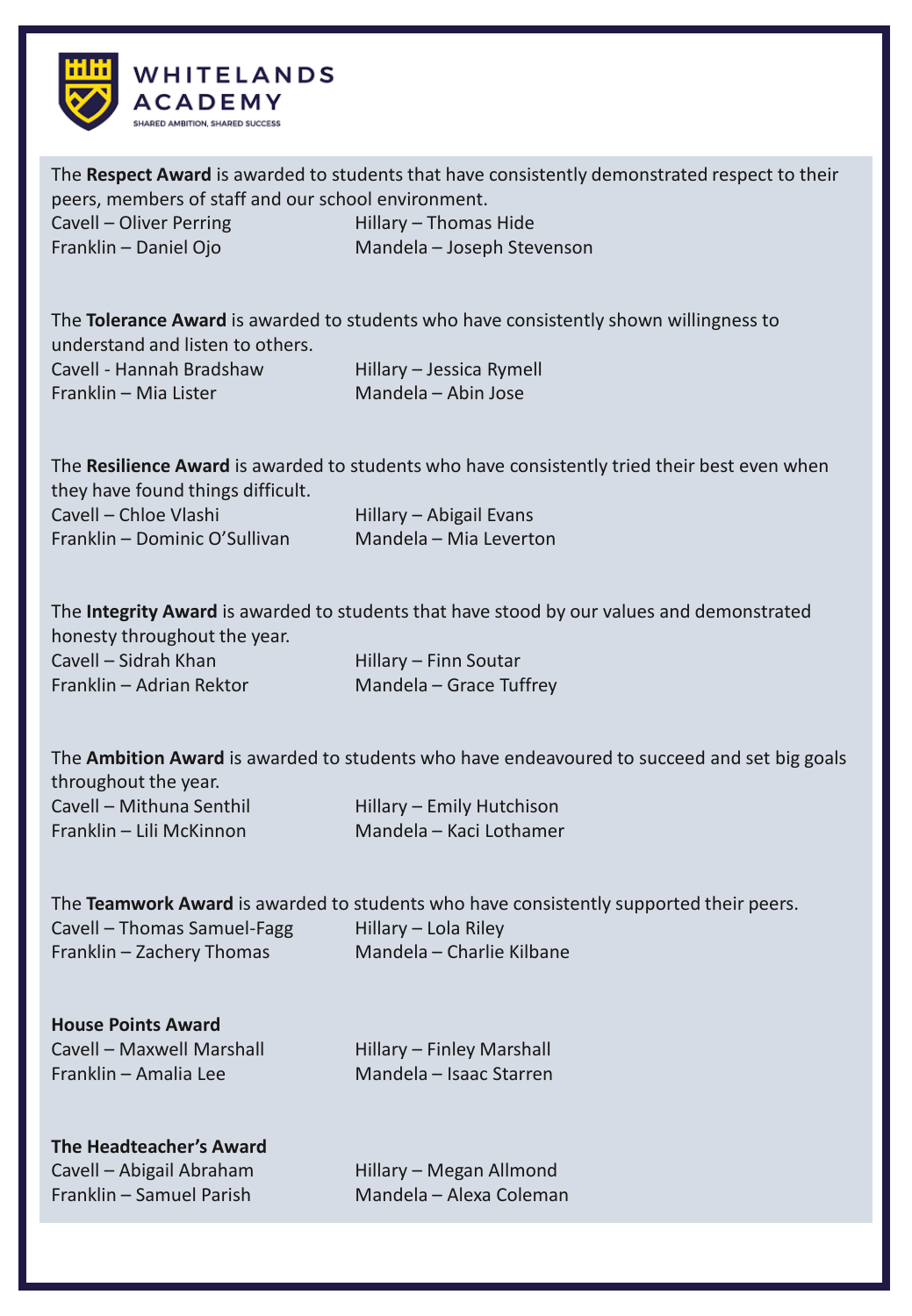

#### **House Points**

 st Franklin – 4671 2<sup>nd</sup> Hillary – 4134 rd Mandela – 3765 th Cavell – 3606



#### **100% Attendance**

Congratulations to the following students who have 100% attendance this year. Nathan Chung, Aksa Aji, Cameron Slevin, Kyla Byfield, Maisie Reynolds, Maxwell Marshall, Marion Odunaike, Leon Stinton, Adrian Rektor, Mya Wong, Jamie Cross, Kristian Hayes, Leo Brown, Simon Cheeseman, Mason Waddup, Louie Ribeiro, Abigail Evans, Jensen Keeper, Dylan Cook, Jacob Atkison-Barber, Marcus Baker, Evan Smith, Isaac Starren, Alexa Coleman, Toby Mann, Callum Mitchell, Sylvie Radford, James Girdler, Lewis De'Ath and Viktorija Benaite.

We are proud to be fundraising for Sobell House Hospice this term with our sponsored walk on the last day of term. Many thanks to those who have kindly donated. Our Justgiving page is active until Monday 26<sup>th</sup> July if you would like to donate. We look forward to sharing our donation total and total number of kilometres with you in September!

<https://www.justgiving.com/fundraising/whitelandsacademy>

Sobell House is a hospice based on the Churchill Hospital site and is part of the Oxford University Hospitals NHS Foundation Trust. It is jointly funded by the NHS and Sobell House Hospice Charity. They offer specialist palliative care to those facing life threatening illness, death and bereavement in Oxfordshire. This encompasses physical, psychological, social and spiritual care and includes supporting their families and those close to them. They care for around 3,000 patients and their families every year.



Congratulations to Hannah who has had great success in riding competitions recently. Hannah came second in a combined show (dressage and show jumping) where she was the only competitor under 16 and first in a show jumping competition. Well done, Hannah!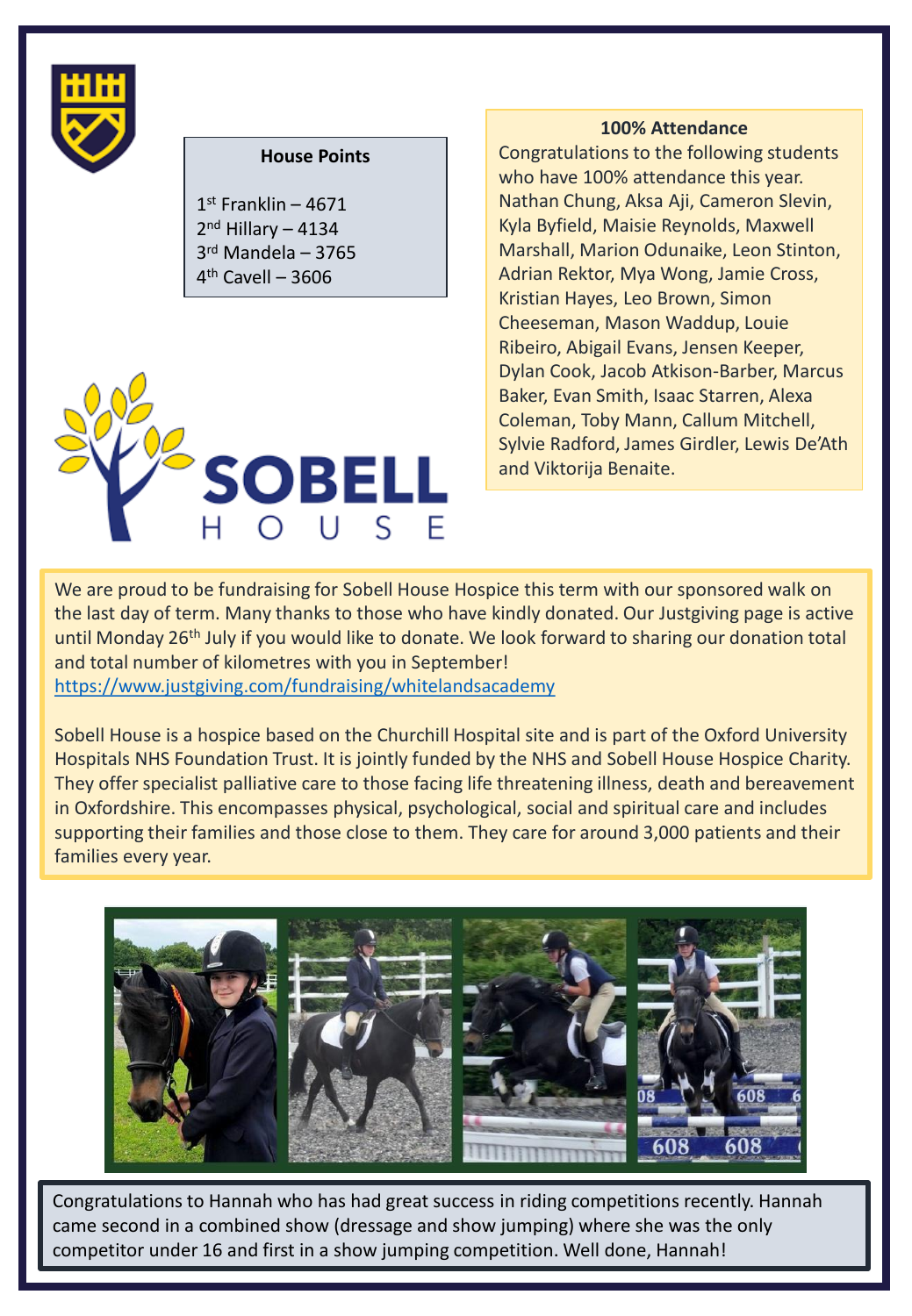

## **Extra-curricular clubs**

Debate club is a fun place to socialise. Every week, on a Wednesday, children host their own debates which they have come up with on their own. Over the past few sessions, many children have run their debates. These topics vary so there are very different debates. - Jack

Our great extra-curricular activities are wonderful events to do afterschool, run by a great range of teachers. My favourites are chess, coding and debate. I have great memories of discussing if you would run over Santa and his reindeer or a selection of authors to beating Mr. James ruthlessly at chess and programming adorable robots in coding. It's been a great experience to do all of these amazing activities with my friends and having fun. - Isaac

One of the school's extra curricular options is chess which is great fun, helps with the brain and increases spatial awareness. Chess club is fun because there's a small amount of people which means it is quiet and relaxing. - Skye

# **Guided Reading**

It's been lovely being able to read as a class in year 7. I think it's lovely that the students get a chance to read aswell as the teachers. It really improves our reading skills. - Kyla C

I like how the books all display a message. A Monster Calls was about grief, Ghost Boys was racism, and The House with Chicken Legs I think is about acceptance. - Simon

It was fun, I guess all the stories were interesting and enjoyable. Every book has a different story and different setting and that's what makes every book we've read unique. - Ziv

I really like the fact that some of the books were made up but some were based on a real life events. - Hope



This term in guided reading we have been reading The House with Chicken Legs.

*Twelve-year-old Marinka dreams of a normal life, where her house stays in one place long enough for her to make friends. But her house has chicken legs and moves on without warning. The only people Marinka meets are dead, and they disappear when her grandmother, Baba Yaga, guides them through The Gate. Marinka wants to change her destiny, but her house has other ideas…*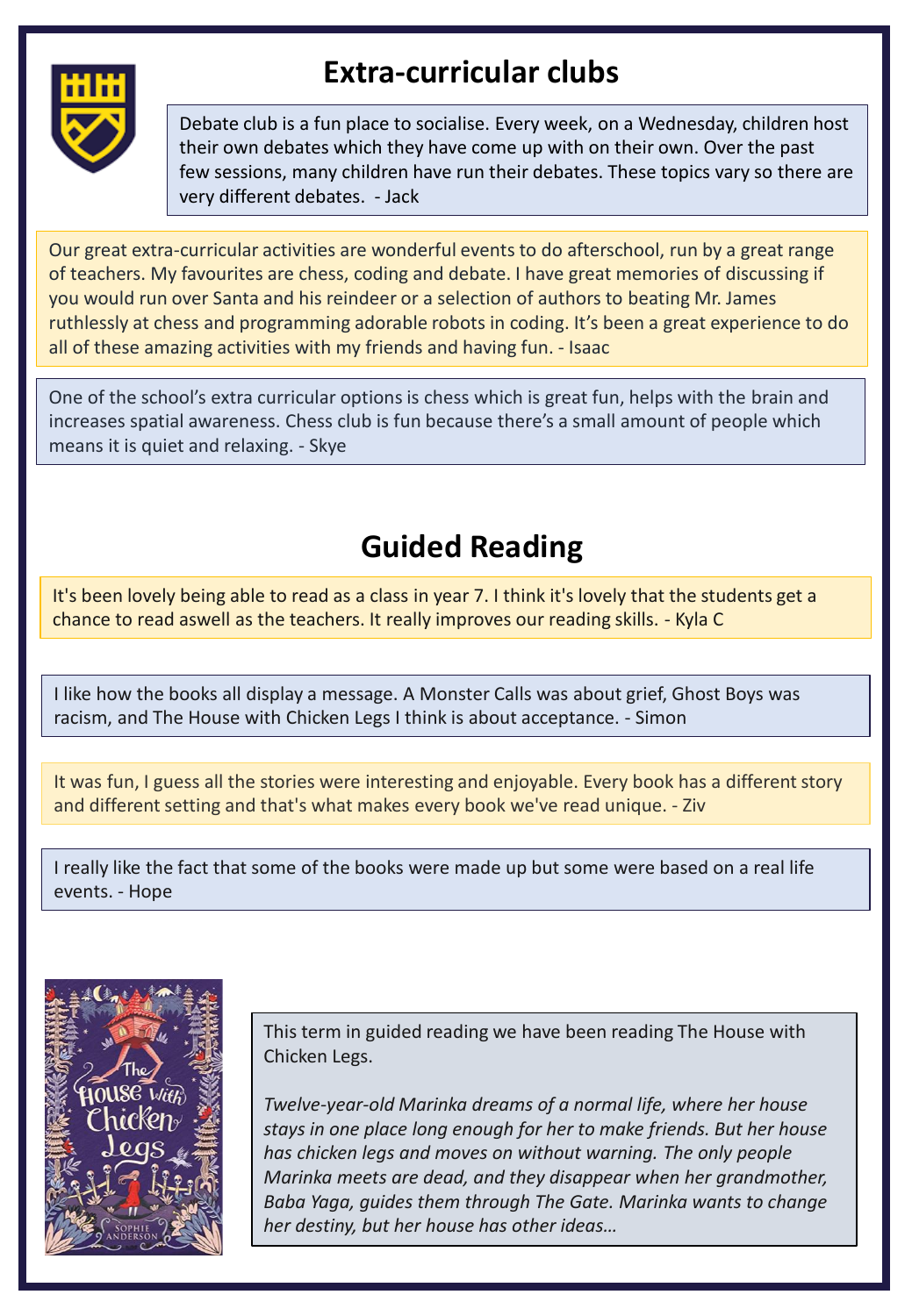

### **Our first year at Whitelands Academy**

I love Whitelands because it has encouraged me to focus on my learning and grow in my knowledge. All the staff are really helpful and kind and I can always rely on their help. I love having Mr James as my form tutor because he is always willing to help me learn and make sure I am doing my best. I love my lessons, but my favourite is probably Art or DT as I love doing practical subjects. - Kaci



My time at Whitelands so far has been fabulous because the lessons you have, you can learn a lot from and for the most part they are enjoyable. My personal favourites are PE and History. Everyone is kind to everyone, every teacher will help you if you're stuck. The canteen staff are amazing and funny, for break we have a nice area to sit down and eat or play games. Our site manager Mr Riley is brilliant. Most days you have extra curricular clubs you can take part in if you want to. - Sylvie

My time at Whitelands has been really good. When we first started I struggled to make friends but as the weeks went on I got more confident. As the school building wasn't finished at the start of the school year, we were at another White Horse Federation school on the edge of Bicester called Gaglebrook. Then we had to go to home schooling which was an emotional ride for me but I pulled through. - Toby

My time at Whitelands has been very welcoming and fun. When I came to this school I only knew three people but now I know pretty much everyone, staff and students. My favourite moment would be when Mrs Edwards accidentally set the lab floor on fire. It was a lesson to be learnt, don't mix kids and fire. Thank you Whitelands for all your help and support. - Mia



Mrs Peters was delighted with how many excellent entries were sent to enter the Aldi lorry design competition. Well done to Megan who won the Whitelands Academy competition with this excellent design!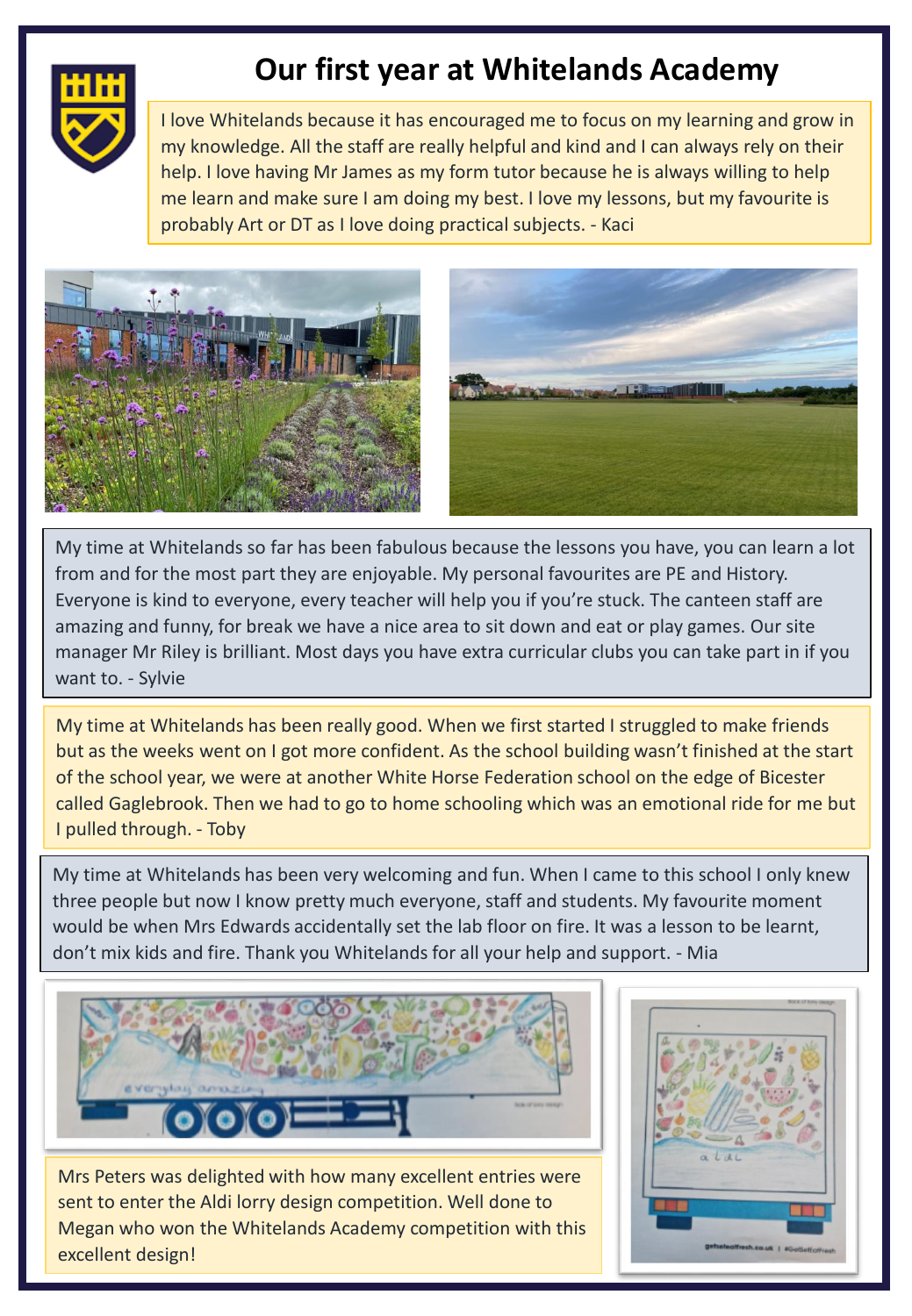# **Whitelands Academy Summer Project 2021: Make the world a better place**

This summer project is designed to ensure that you make the most of the time off school and do something to make the world around you a little bit better.

We are incredibly proud of everything you have achieved this year and want to make sure we give you every opportunity to grow and develop. We hope the challenges on this sheet will inspire you to keep aspiring to achieve, to try new things and to care for others.

### **Your Challenge:**

Over the summer holiday, your mission is to complete a selection of the 25 challenges listed on the other side of this piece of paper. Try to select challenges that won't be too easy for you to complete: the ones that you think are harder are more likely to be more rewarding. You don't have to complete all the challenges listed, but give as many challenges as you can a try. Send in photos, videos, drawings or messages about the challenges you complete to [cmontague@whitelandsacademy.org](mailto:cmontague@whitelandsacademy.org) so that we can celebrate your achievements in September.

#### *For Parents:*

*We hope that students find the challenges listed both beneficial and rewarding, as well as memorable. The challenges should all be possible with little or no input from adults, and with little or no resources. If parents or siblings want to join in, then all the better!*